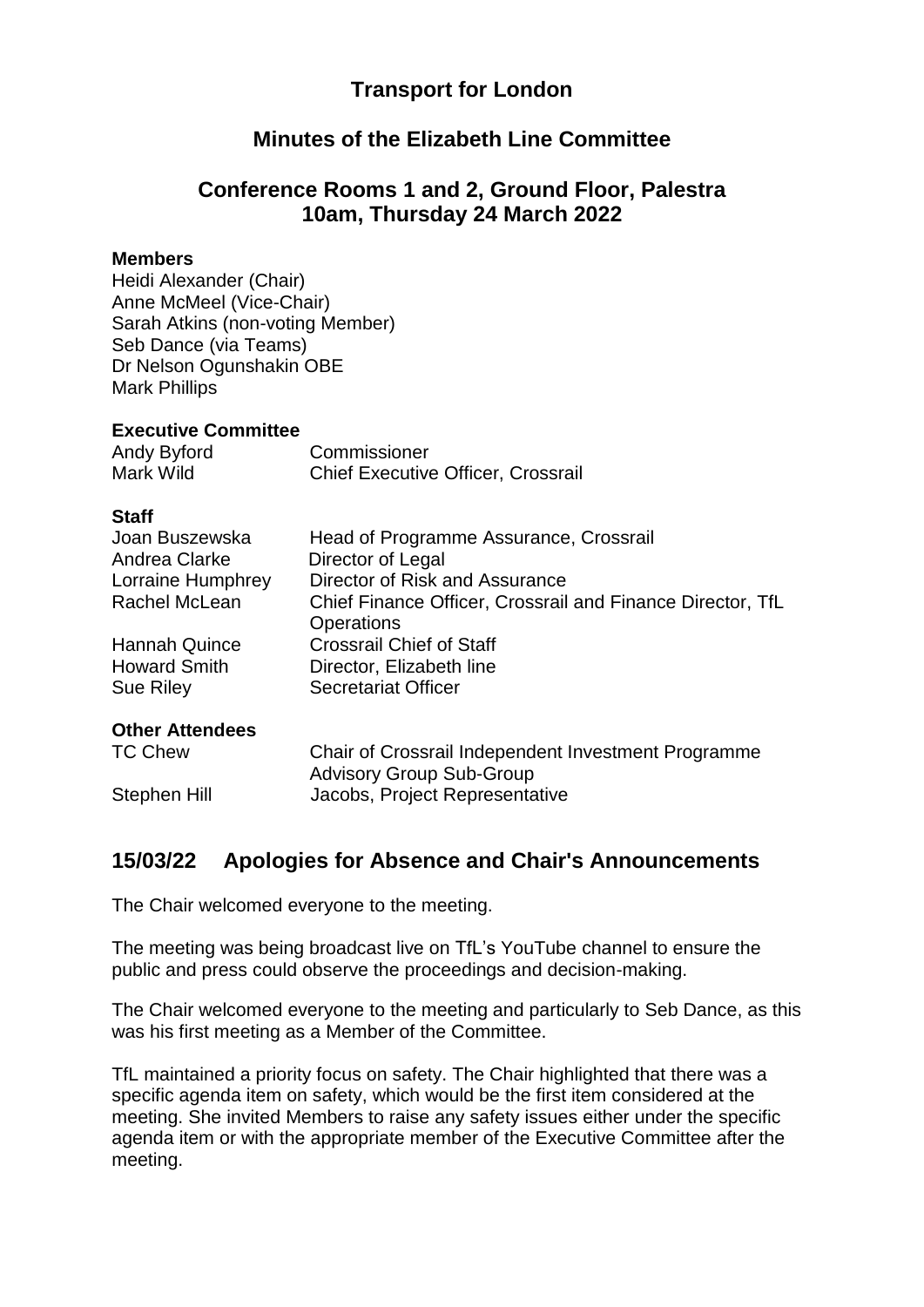Apologies for absence have been received from Member Professor Greg Clark CBE and Kathryn Cearns OBE (Government representative).

## **16/03/22 Declarations of Interests**

Members on the TfL Board confirmed that their declarations of interests, as published on tfl.gov.uk, were up to date. Sarah Atkins confirmed there were no additional interests that related specifically to items on the agenda.

## **17/03/22 Minutes of the Meeting of the Committee Held on 26 January 2022**

**The minutes of the meeting of the Elizabeth Line Committee held on 26 January 2022 were approved as a correct record and the Chair was authorised to sign them.**

# **18/03/22 Matters Arising and Actions List**

Andrea Clarke introduced the paper. All actions from previous meetings had been completed or were scheduled on the forward plan.

**The Committee noted the actions list.**

# **19/03/22 Safety Update**

Mark Wild and Howard Smith introduced the paper, which provided an update on safety on the Crossrail project, TfL Rail (MTR EL) and the Infrastructure Manager, Rail for London (Infrastructure) Limited.

The co-ordination of different work crews on site was the biggest safety challenge during the transition stage of the programme. A strong safety culture was being embedded within operational staff, through a pro-active and no-complacency approach. Assurance at the final stage of preparing a revenue ready railway was a key focus.

While the health and safety governance arrangements had been streamlined appropriately as the programme approached the final stages, monthly safety review meetings were still held, where any incidents and trends were reviewed and reported directly to the Elizabeth line Delivery Group (ELDG) meeting. Members were welcomed to attend the Health, Safety and Executive Forum.

It was agreed that the operational health and safety data considered by ELDG would be submitted to future meetings of the Committee. **[Action: Howard Smith]**

## **The Committee noted the paper.**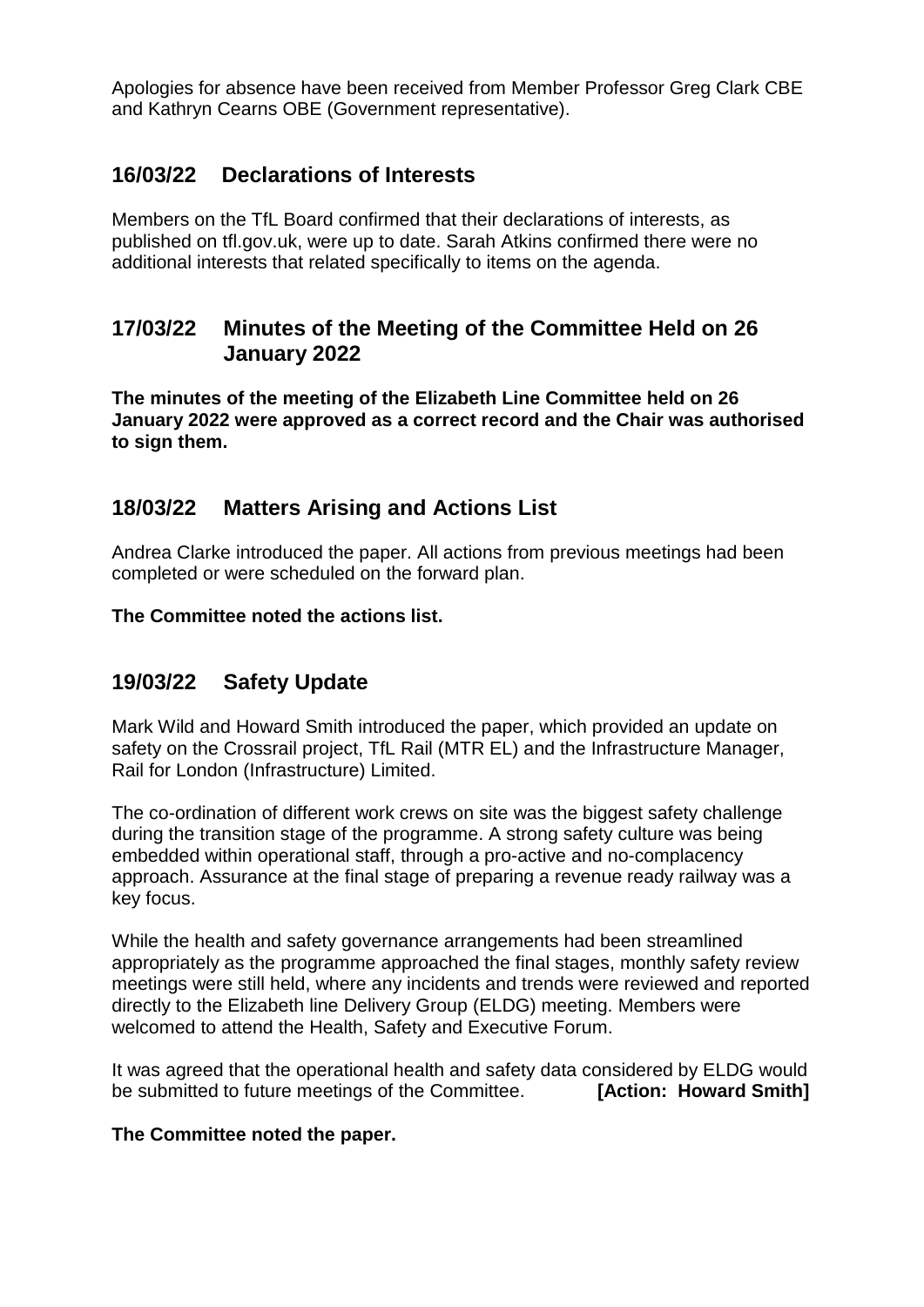# **20/03/22 Elizabeth Line Readiness**

Howard Smith introduced the update on the performance of the TfL Rail operational service and the status of the readiness of the Infrastructure Managers for the operations and maintenance of the railway after handover from Crossrail.

Train reliability continued to improve with the current focus on train specific work and technical reliability, such as signalling and communications. A full train timetable exercise would begin shortly, without interruption, which would robustly test the reliability and performance prior to opening.

It was agreed that a performance reporting matrix on key assets would be submitted to future meetings. **[Action: Howard Smith]**

The signalling software to be installed in April 2022 was expected to be sufficient for revenue service.

The Committee noted the need to carefully manage any rail adhesion issues, especially once the railway was operating 'end to end'.

## **The Committee noted the paper.**

# **21/03/22 Project Status Update**

Mark Wild presented the item and the supplementary information on Part 2 of the agenda, setting out an update on the status of the Crossrail project.

The final list of dependencies was being worked through before completing assurance ready for submission to the Office of Rail and Road, at the end of March 2022.

**The Committee noted the paper and the exempt supplementary information on Part 2 of the agenda.**

## **22/03/22 Finance and Risk Update**

Rachel McLean presented the update on the financial performance at Period 11, 2021/22 and on risk management progress.

**The Committee noted the paper and the exempt supplementary information on Part 2 of the agenda.**

## **23/03/22 Project Representative Report**

Stephen Hill introduced the paper on the periodic reports from the Project Representative (P-Rep) on the Crossrail project for Periods 10 and 11, 2021/22 and the management responses to these reports.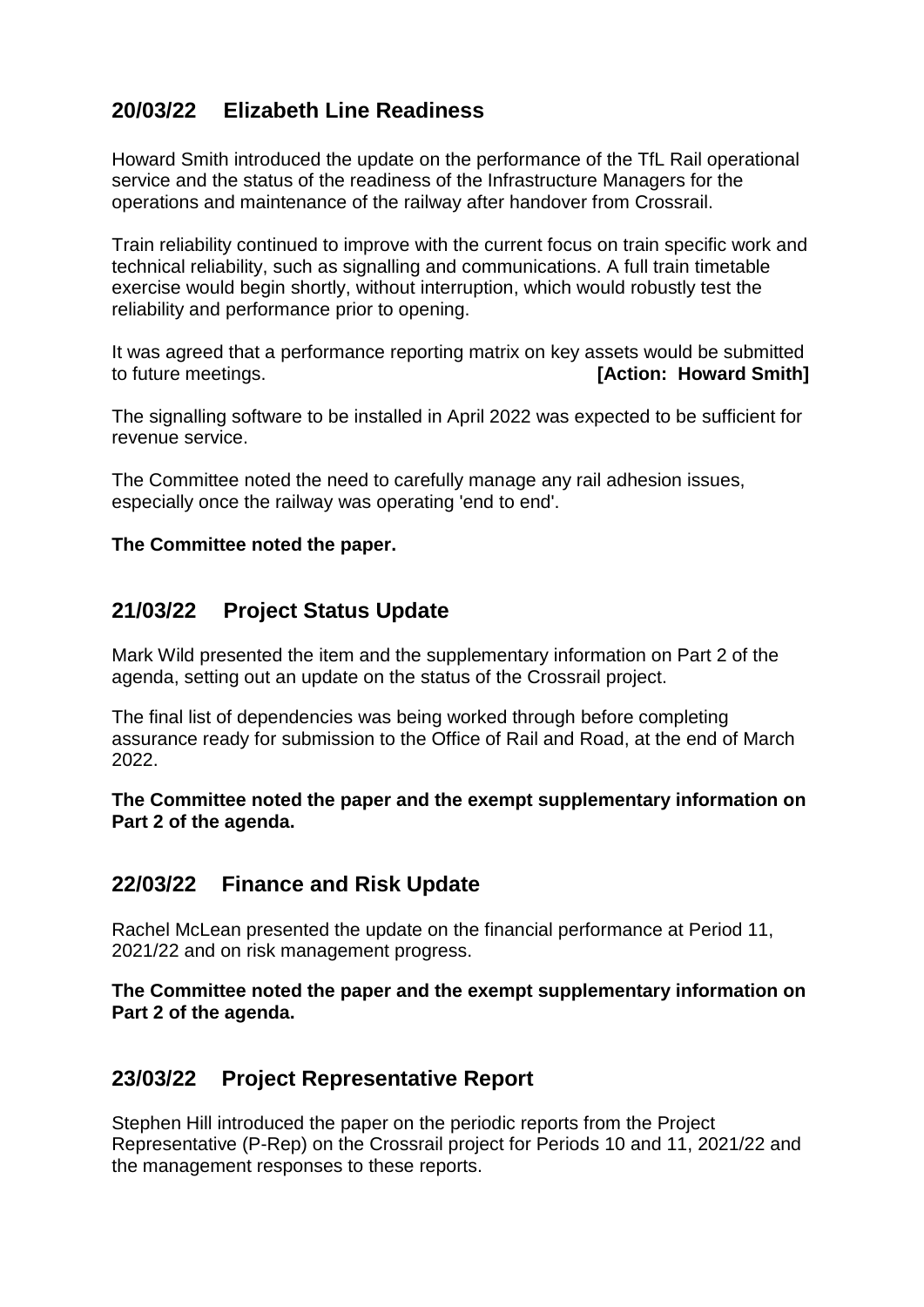He congratulated staff on the successful de-mobilisation of Tier 1 and the recent mass Trial Operation exercises. Considerable challenges remained with reliability and performance of the railway, and recommendations for improvements in processes and people had been identified. A complex system of team integrations remained for Stage 3 of the programme and beyond.

The Commissioner welcomed the feedback which was expected as part of Trial Operations and was confident that reliability issues would be resolved once full service testing began. The opening of the Elizabeth line remained on target for the first half of 2022.

**The Committee noted the paper and the exempt supplementary information on Part 2 of the agenda.**

# **24/03/22 Elizabeth Line Programme Assurance Update**

Lorraine Humphrey and Joan Buszewska introduced the paper, which provided an update on progress with Elizabeth line Programme Assurance activity.

**The Committee noted the paper, the exempt supplementary information on Part 2 of the agenda and approved the Integrated Assurance Schedule, as set out in Appendix 4 of the report.**

# **25/03/22 Members' Suggestions for Future Discussion Items**

Andrea Clarke introduced the item and the Committee's forward plan. Suggested future agenda items captured during the meeting would be included on the forward plan.

**The Committee noted the forward plan.**

## **26/03/22 Any Other Business the Chair Considers Urgent**

The Chair advised the Committee that she had been notified of a potential Chair's Action in relation to Substantial Completion and the need to vary the Project Development Agreement. Members would be consulted in the usual way and any Chair's Action would be reported to the next meeting.

## **27/03/22 Date of Next Meeting**

The next scheduled meeting of the Committee would be held on Wednesday 25 May 2022, at 10.00am.

An informal session would be arranged before the next meeting to discuss the opening of the Elizabeth line. **[Action: Secretariat]**